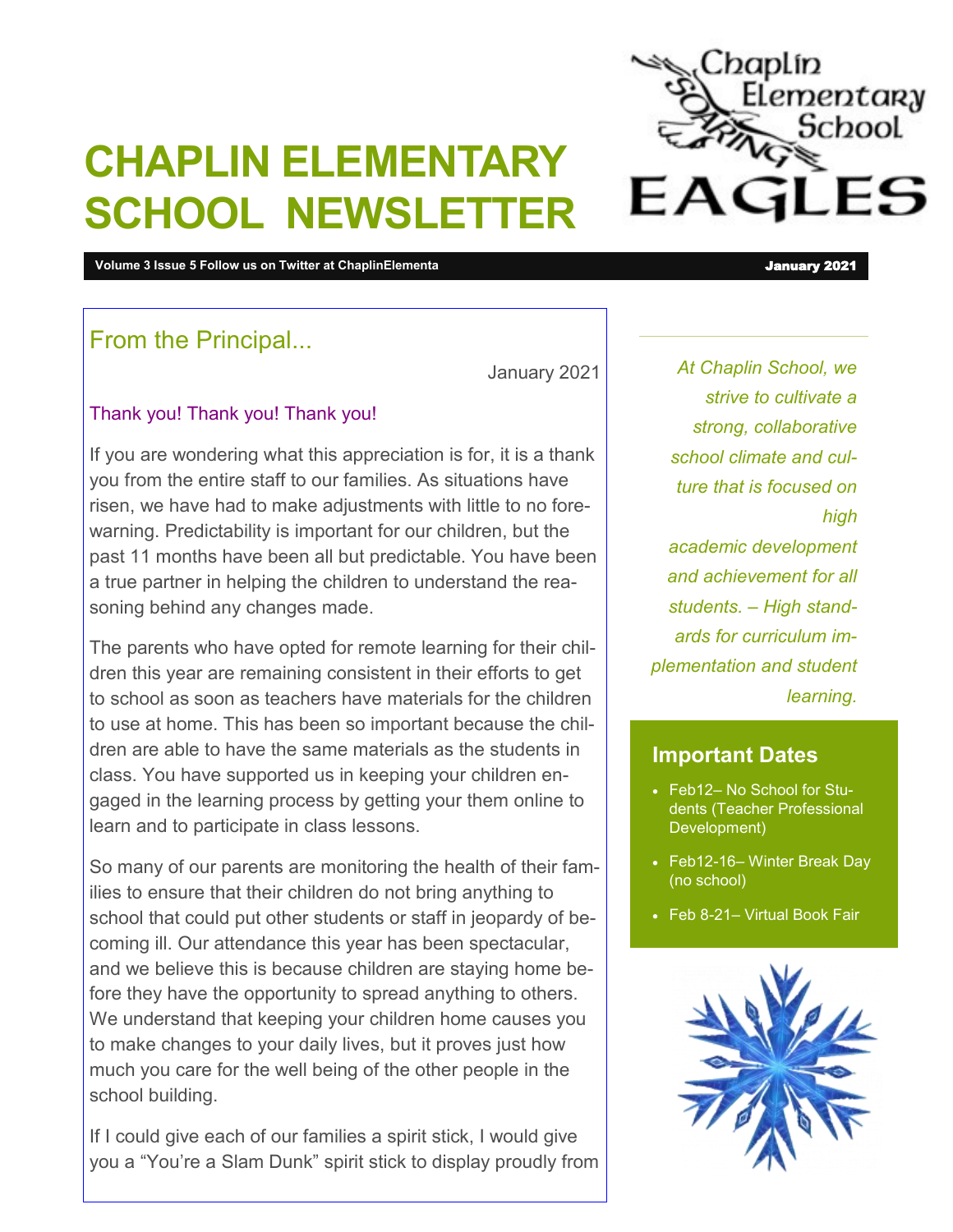### Winter Benchmark Assessments

The parents and guardians of or first graders through sixth graders should have received a report for the child's January, midyear progress monitoring assessment (NWEA) recently. I would like to take some time to explain what is in the reports. Please feel free to contact me or your teacher if would like someone to review the report or any of its meaning.

The graphs in the reports show multiple pieces of information over time. The (National) Average Achievement line demonstrates the score for a student at the 50th percentile. As you refer to the achievement bands (colored bars), you will see your child's percentile for that particular assessment. The analogy that makes most sense is to think about this in the same way you received information about your child's percentile for height and weight. A child scoring at the 62% percentile has scored greater than 62% of the children in the same grade across the nation. The bands are broken down as low, low average, average, high average, and high. This score is more telling for you than the (RIT) score as that is not based on a scale that is used by most. It is a score than can grow across the child's years in school through 8th grade.



The growth percentile tells you if your child has made average growth for a student who scored at the (RIT) score level in the previous assessment. Our goal is to be greater than the 50th percentile as this equates to a child scoring at a higher Percentile ranking spoken about above. Typically, the higher the score, the more difficult it is to increase these scores. The projected score shows where the student will end the year if they make average growth. Your teacher's target is greater than that to show an increased rate of growth and improvement.

Your report may also give you information as to instructional areas that are suggested for a greater focus or are areas of strength. An area not categorized as either means that the child is performing at the average performance level.

The report may also give you information about the child's independent readability measures– these come in two forms: The Lexile level is a range based on vocabulary, sentence complexity, and comprehension. The Flesch-Kincaid Grade level tells you where they are in relation to school. Both are useful when taking a child to the library or when buying books.

Lastly, for students in grade 3 and up, there is a projection of the child's performance on the Smarter Balance Assessment the students will take in the Spring.

Teachers receive much more information than what you are seeing, but this is a quick tour of the report for you. Teachers use the reports to determine where to go with the students and what to continue working on.

The recipients for the Honesty (January) Spirit Sticks are: ; K– Joseph; G1– Terralyn, & Cooper; G2– Dara & Olivia K; G3– Ambrosia, Mike, & Andrew; G4– Brodie; G5– Jack & Sam

We are so proud of you!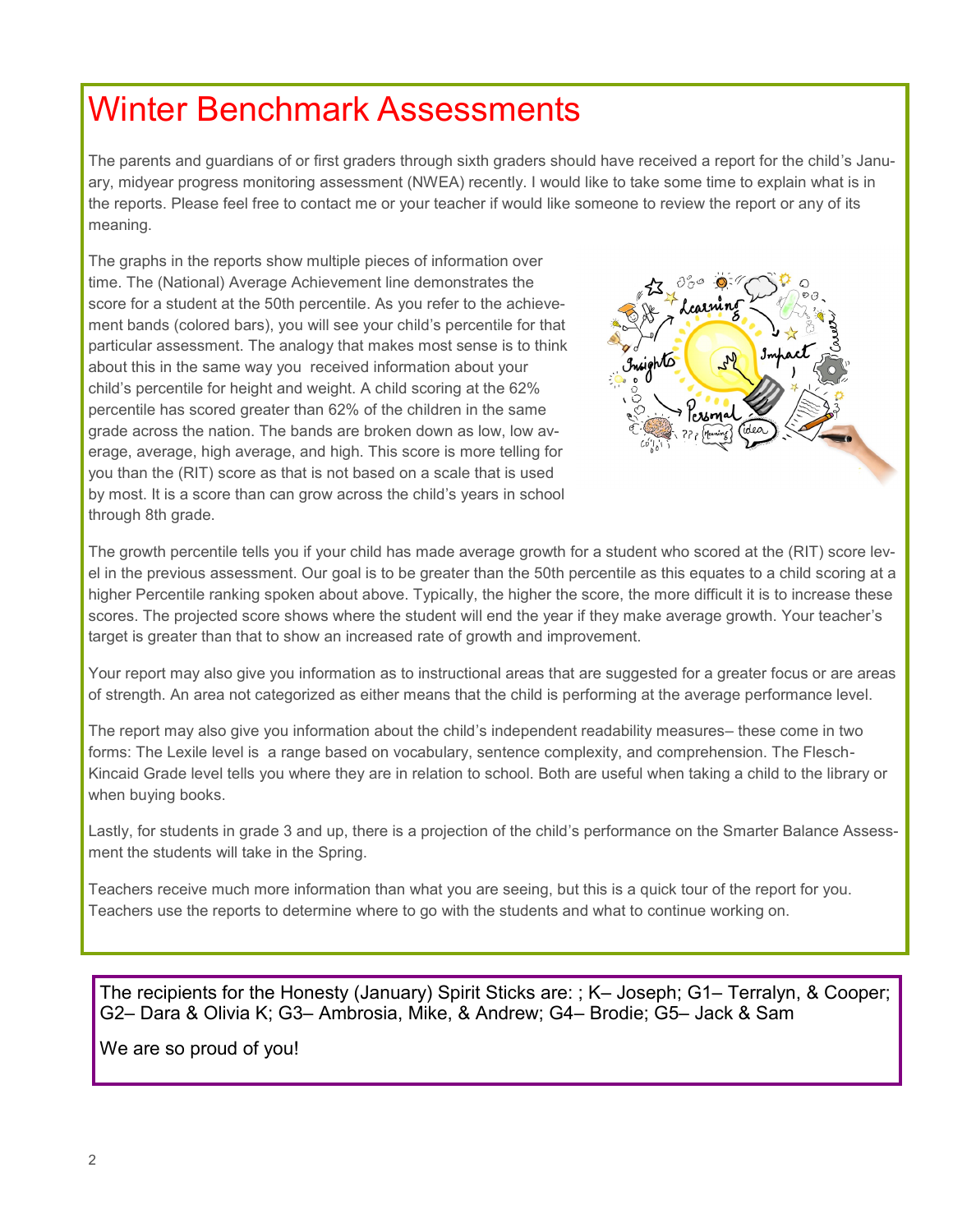## **Learning Across the Past Year**

**When we were forced to close our school doors almost a year ago, nobody truly knew what to expect. We didn't know if we would be returning to in-person in the spring. We moved to remote learning in a asynchronous way– meaning that the teachers were video taping lessons for families to get to when they could. Unfortunately there were some families that found this difficult.**

**We found this difficult because teachers could not provide feedback in the moment to our students. As was the same across the country, many of our students lost momentum in their learning and did not finish the school year at the projected levels of mastery in ELA and Math. The majority of our students did not enter the school year at the same level of our students in a "normal" school year. The teachers have worked hard to close the gap from what students missed last year in curriculum, from normal "summer slide," and to help our students with their social/emotional needs.** 

**On top of this, many topics came into focus this year that are often considered taboo for young students. We have tried to use a social justice lens by focusing on the big pictures rather than the specific details of the events. We know that when we teach lessons on equity, trust, and mutual respect, we are accountable to our families. Talking about character qualities this year has taken on a new meaning.** 

**We all realized many of their needs this year would hinge on our ability to support our students. Many of their needs would be affected by our ability to support our families. We see the dedication, love, and flexibility from our family at CES. Things are working!** 

**A good majority of our students are on track to make up the skills that were slowed as well as catch up to grade level expectations. However, there are students who are behind. As we enter the second half of the school year, we will renew our focus with our students who are in need of additional support. Teachers may begin giving students new types of practice for them at home. It is our hope that you will support your child by participating in these new experiences in the manner that your teacher or interventionist may ask you to.** 

**We continue to be fortunate in that we have not had to move to a hybrid or fully remote model for more than a short period of time (only 3 days for most of our students). As move through the second half of the year, we will maintain our focus on the needs of the children. A goal for the year has been to maintain open lines of communication with our parents and to keep you informed of your child's progress.** 

**Please reach out to us if you are have questions about your scholar that we have not answered for you.** 

### **Virtual Scholastic Book Fair**

This year, Mrs. Kauffman wants to make sure we still offer families the opportunity to purchase good reading materials for their children. Due to our 'no nonessential visitor" policy, she has worked out a virtual book fair for the families of CES. Please take some time to follow the directions going to our families to make a purchase for your child's reading desires. If you have any questions, please email her at akauffman@chaplinschool.org Thank you!